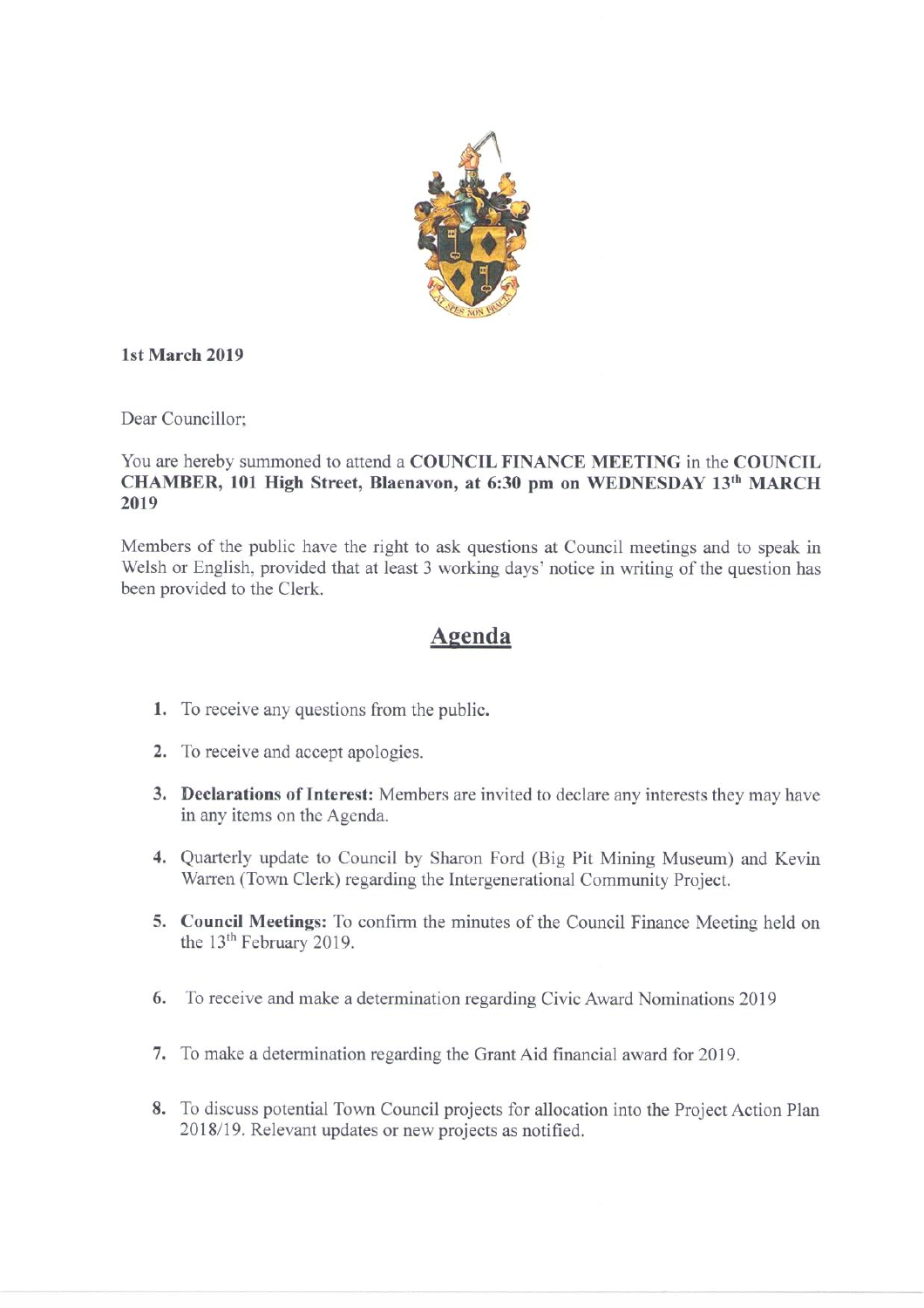By virtue of THE PUBLIC BODIES (Admission to Meetings) ACT 1960, the Press and Public are excluded from discussions on the following items on the basis that disclosure thereof would be prejudicial to the public interest because of the confidential nature of the business to be transacted.

9. Responsible Finance Officer's Update: To receive the February 2019 financial update.

Yours Sincerely

Kulawa

Kevin Warren, MInstLM, FCMI,

Clerk to the Council.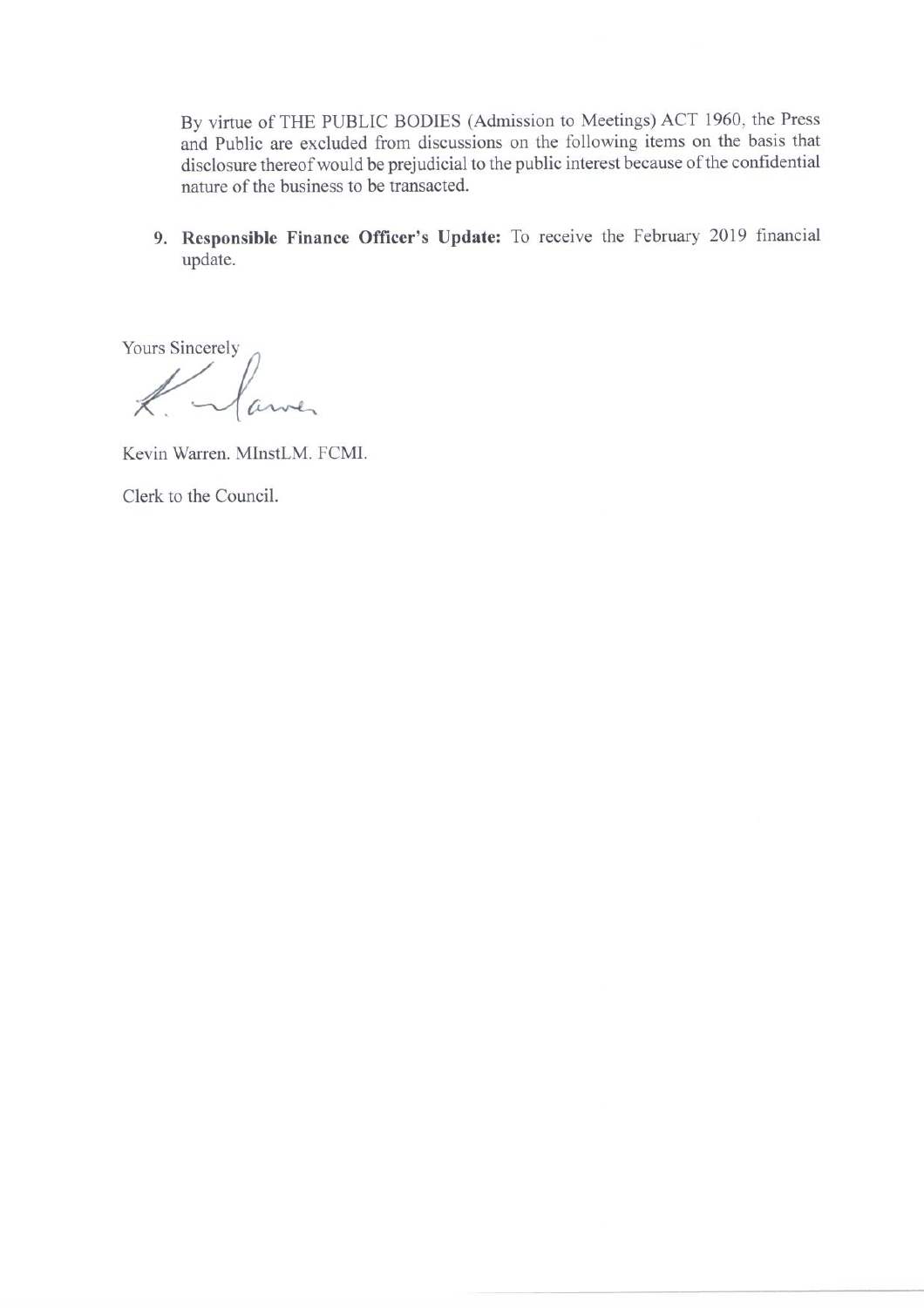

## **BLAENAVON TOWN COUNCIL**

# **MINUTES OF THE COUNCIL FINANCE MEETING**

## **HELD ON WEDNESDAY 13th March 2019 AT THE COUNCIL CHAMBER, 101 HIGH ST, BLAENAVON.**

#### **In attendance:**

Councillor: Gareth Davies (In the Chair)

Councillors in attendance: L. Evans, N. Horler, J. Huybs, J. Jones, B. Lewis, G. McCann.

Visitors: Sharon Ford – Big Pit Mining Museum

The Finance meeting of the Council was opened at 6:30pm by the Chairman Councillor Gareth Davies who welcomed everyone to the meeting and thanked them for their attendance.

### **1. To receive any questions from the public.**

None present

### **2. Apologies**

Cllrs S. Evans, P. Roberts, S. Bright, J. Denley – Jones, A. Jones.

### **3. Declaration of interests**

None Recorded

#### **4. Quarterly update to Council by Sharon Ford (Big Pit Mining Museum) and Kevin Warren (Town Clerk) regarding the Intergenerational Community Project**

A current overview of the project was provided to members regarding the past six months which included the most recent workshops that took place in October, November and December 2018.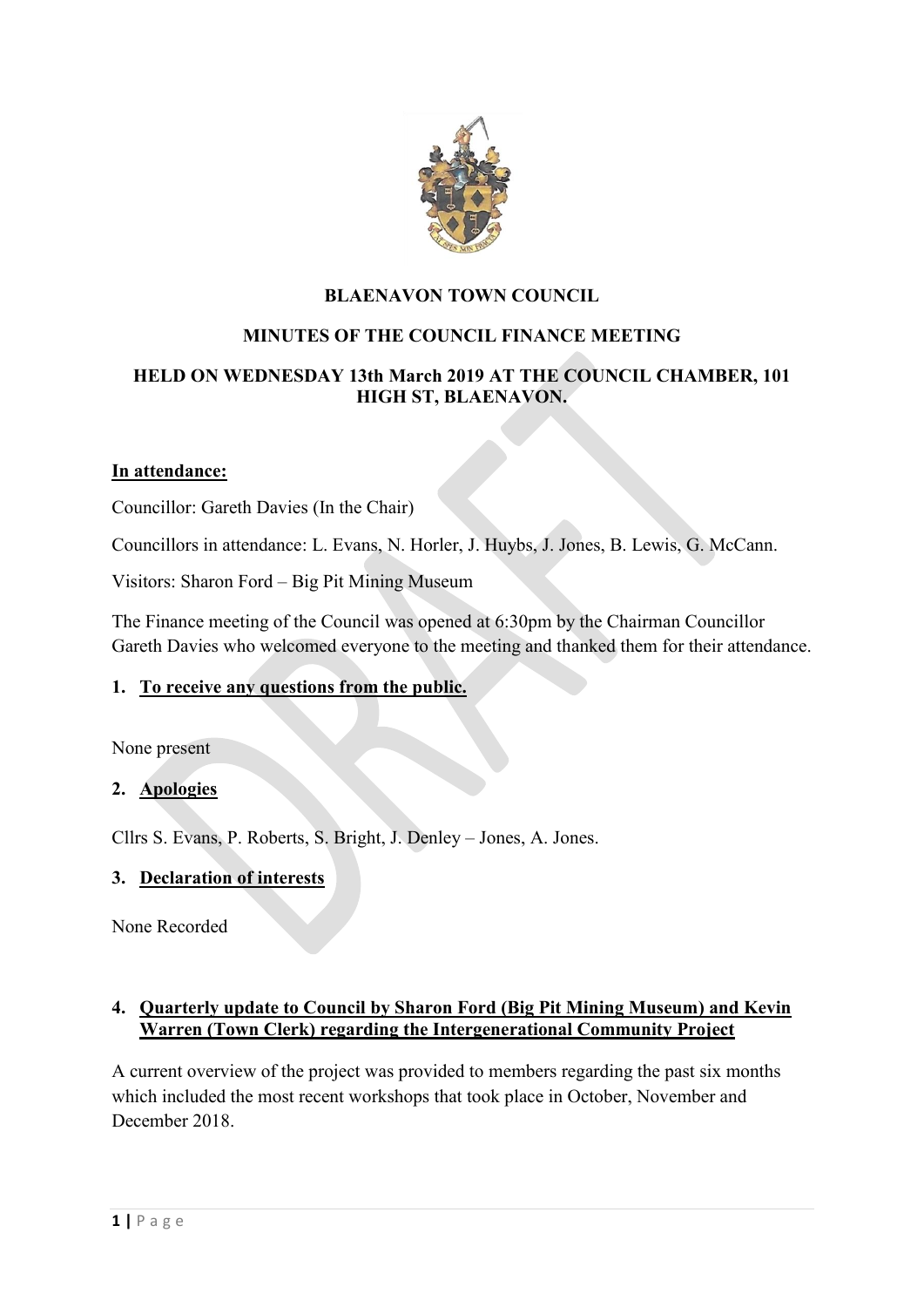To update members further, a financial breakdown was also presented regarding the costs that had accumulated during the last quarter, together with a brief update regarding the match funding from the Paul Hamlin Foundation that had complimented the Council's contribution in 2018.

The financial breakdown confirmed that the project was on budget, and financially viable in relation to what had been delivered. This was in part due to the tremendous level of partnership working and support that had been offered to the project from both local and the wider partnerships.

A brief overview was provided to members regarding the plans and potential match funding for the continuation of the project in 2019.

Members were then presented with a short film covering the project launch in May 2018 together with the themed workshops that had been delivered in 2018.

A brief discussion took place amongst members who were in agreement that the project had been a huge success and noted the level of work that had been put into the project from all of the partners involved.

At 6.55pm Sharon Ford left the meeting. Members thanked Sharon for the update and her contribution to the project overall.

A discussion then took place amongst members regarding the future funding of the project for 2019. It was agreed by members that a further funding of £3k could be authorised.

**Resolved:** £3k to be allocated to the Intergenerational Project for 2019

# **5. To confirm the minutes of the Council Finance Meeting held on the 13th February 2019 as a true and accurate record**

The minutes were read for accuracy with no amendments being offered. It was proposed by Cllr Janet Jones and seconded by Cllr Horler that the minutes be approved. This was agreed.

**Resolved:** Minutes approved.

# **6. To receive and make a determination regarding Civic Award nominations for 2019**

The nominations for the Town Council Civic Awards 2019 were presented to members for discussion and authorisation.

Having reviewed each nomination, the following individuals and organisations were authorised to receive a Civic Award under the category of Outstanding Service to the Community namely:

• Sharon Ford.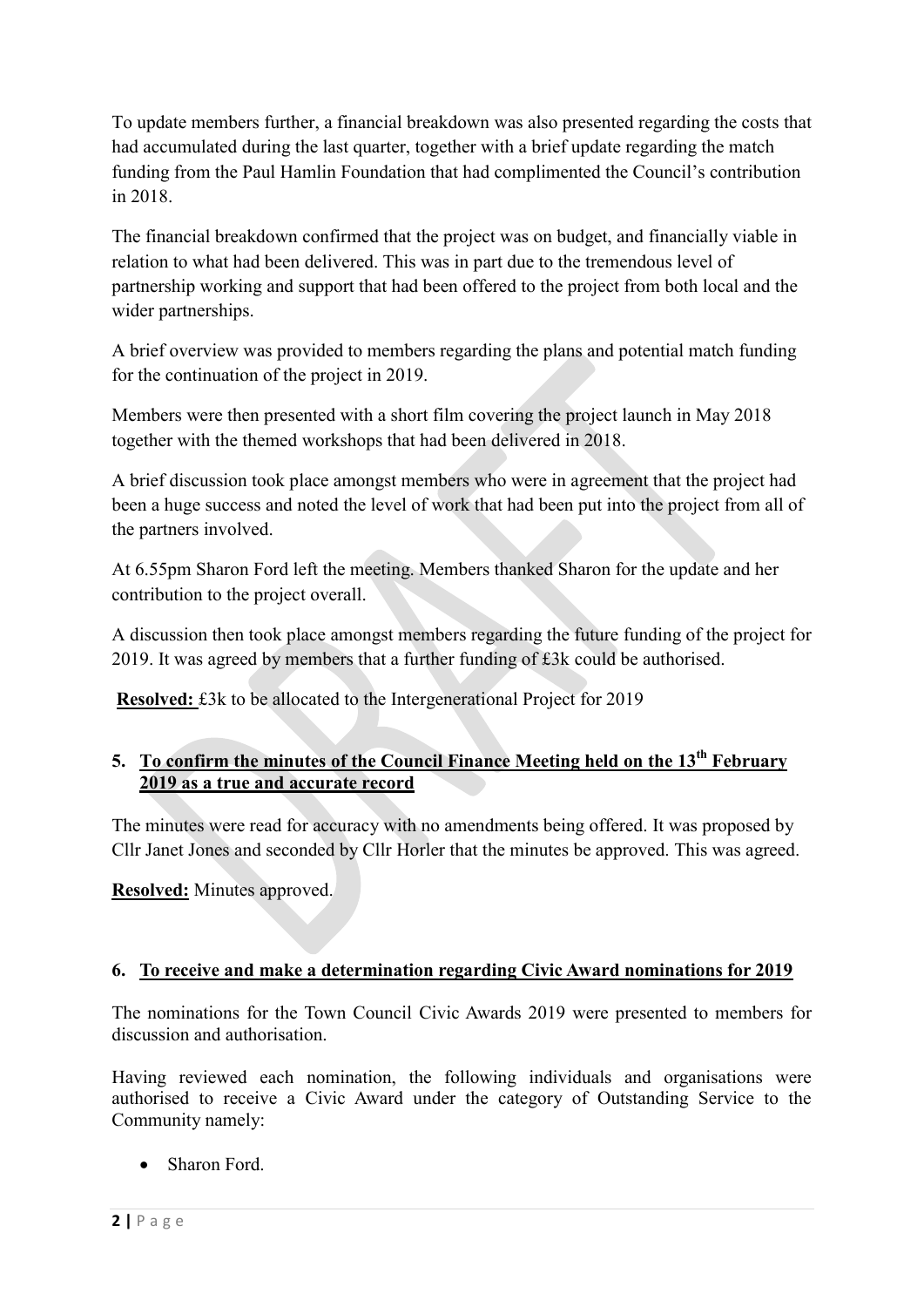- Alison Lee Instone.
- Chris & Wendy David.
- Judith Leek
- Caal Mattravers
- Blaenavon Legion Shop.
- Robert Browning
- David Evans.

**Resolved:** Clerk to write a letter to each nominee and invite them to the Civic Award presentation on the 3rd April 2019

## **7. To make a determination regarding the Grant Aid financial award for 2019**

The Grant Aid financial award for 2019 was discussed amongst members. An overview of the previous year's award was taken into consideration, together with the precept increase that had been authorised for 2019/20.

A further consideration was the number of applications that had been authorised for 2019 which was sixteen. As a result of the information available members agreed unanimously to raise the Grant Aid award to £200 for each application.

**Resolved:** Clerk to write a letter to each successful applicant, informing them of the award and invite them to the Civic presentation evening on the  $3<sup>rd</sup>$  April 2019

# **8. To discuss potential Town Council projects for allocation into the Project Action Plan 2018/19. Relevant updates or new projects as notified.**

Cllr McCann outlined to members a project for consideration which involved the purchase an outdoor storage box for a defibrillator with code lock, heating, system and LED light to be placed in Garn-yr-erw near the children's park attached to the fence.

Cllr McCann explained that the Garn-yr-erw community is the only location in Blaenavon which doesn't have easy access to a defibrillator. This will give the community peace of mind to know that they have lifesaving equipment nearby.

The machine will be placed in the park which also has a right of way path with access to the Garn lakes which is used frequently throughout the year by dog walkers, ramblers and school groups. The new cycle path which was constructed recently is also nearby.

A discussed took place amongst members regarding the project proposal and it was decided that more information would be required in terms of locating the box before a determination could be made.

**Resolved:** Cllr McCann to update members with further information at a future meeting.